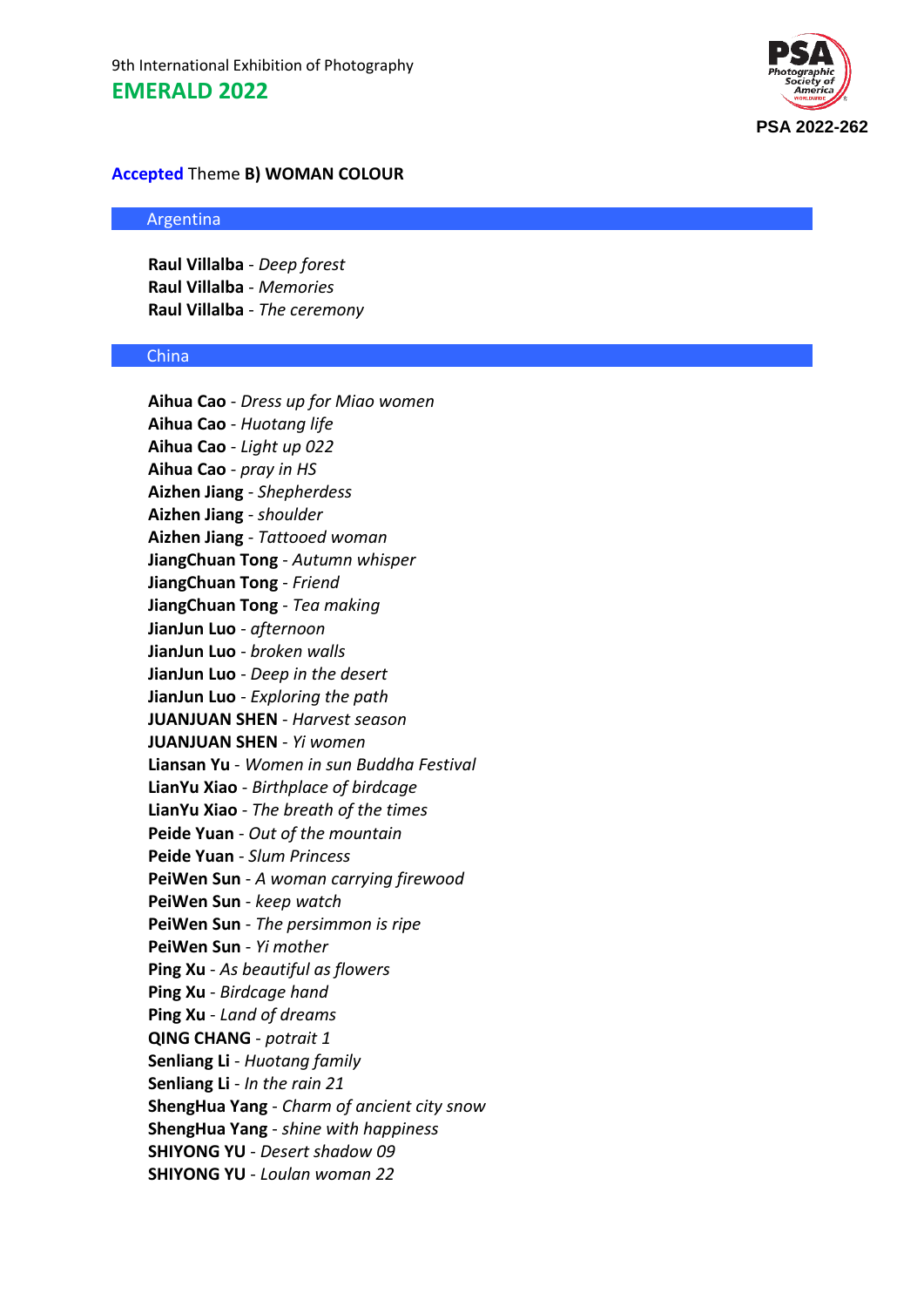9th International Exhibition of Photography **EMERALD 2022**



**SHIYONG YU** - *Tengling 1* **Weiping Chen** - *Childhood in Ethiopia* **Weiping Chen** - *Daban Yao traditional customs* **Weiping Chen** - *Hamore women* **XiaoQin Chen** - *South Asian women* **XiaoQin Chen** - *Wordless expectation* **XiYu Guo** - *Babu mother and daughter* **XiYu Guo** - *mother and son* **XiYu Guo** - *Old wine shop* **Yichi Wang** - *Legend of ancient cellar*

## England

**Brian Swinyard** - *Toni And The Planets* **EILEEN MURRAY** - *The ballerina and the birds* **jennifer margaret webster** - *Respect* **Richard Luxton** - *Double plinth* **Richard Luxton** - *Hand positioning* **Richard Luxton** - *Studio muse*

## **Germany**

**Manfred Kluger** - *a natural beauty-3* **Manfred Kluger** - *fashionably dressed-7* **Manfred Kluger** - *peacock dance-10*

### Hong Kong

**Arnaldo Paulo Che** - *A long red dress 1* **Arnaldo Paulo Che** - *Grazing 4* **Arnaldo Paulo Che** - *Old woman with rattan basket 1* **Arnaldo Paulo Che** - *Pray 3* **Chi Fun Fanny Ng** - *Beauty and the Beast* **Chi Fun Fanny Ng** - *Good Friends Catching Up* **Chi Fun Fanny Ng** - *What is on Your Mind* **Ho Tim Man** - *Floating*

#### India

**AJIT HUILGOL** - *Woman with goat*

## Indonesia

**ajar setiadi** - *After drink 9404* **ajar setiadi** - *Princes sister potrait*